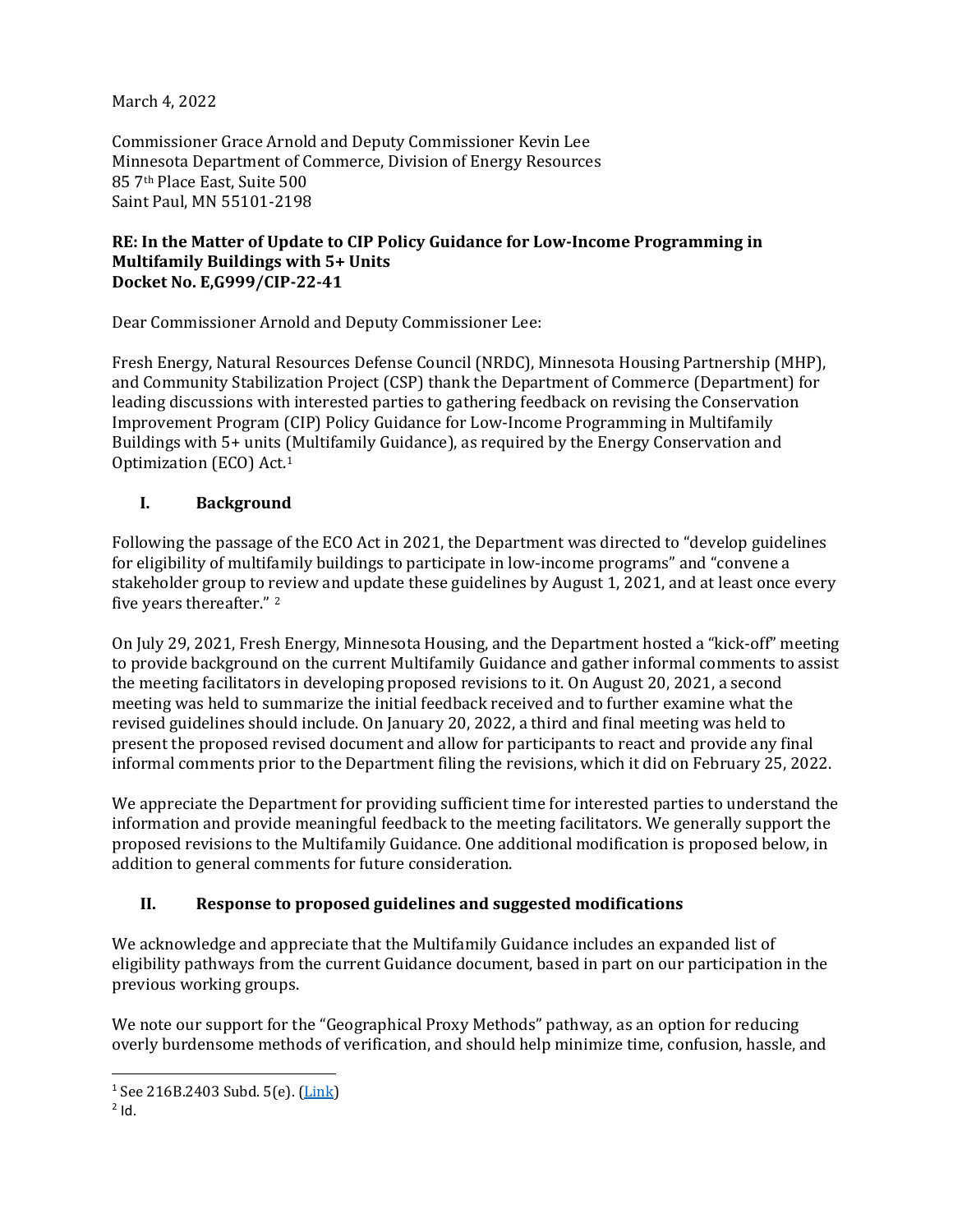paperwork required of both the Program Administrator and building owners. We also note, however, concerns expressed in CIP policy guidelines that this method does not require owners to make a long-term commitment to affordability. We provide additional considerations regarding long-term affordability below, and urge that requirements be maintained that condition program participation on a long-term commitment to affordability or other means to protect residents from rent increases, as elaborated below.

# **III. Other considerations**

In addition to the specific language offered above, we would like to outline additional considerations that, while perhaps falling outside the scope of the document, are still important to elevate in the discussion.

First, we suggest the Department adopt a mechanism *to ensure long-term affordability and stabilize rent costs* for renters in buildings that receive energy efficiency upgrades and improvements through low-income CIP spending or other financial mechanisms (e.g. a low-income CIP financial incentive). One mechanism may be requiring the property owner provide the Department a written *letter of commitment* that they will keep rents stable for a *minimum of two years*. Often, energy efficiency improvements to a building increase the market value of the building, which in turn may incentivize a building owner or manager to increase rents to reflect the market value. We find that is it important to consider strategies to prevent unintended increased housing cost burdens to renters, particularly those in under-resourced communities, and for whom the low-income CIP program is meant to serve.

Second, as a general note for future conversations, Fresh Energy and its partners acknowledge that qualifications based solely on income do not capture all those who need assistance: it is important to also identify the number and demographics of participants that are served by income-qualified programs, along with the number and demographics of those that continue to be underserved.

Third, the Department should explore requiring a portion of the program to be targeted to and/or reserved for a subset of very low-income properties. To start, there needs to be a better understanding of where low-income CIP programs dollars are currently going, an assessment of the gaps, and then a plan to target programs to serve the buildings and residents most in need within under-resourced communities (e.g., 50% AMI, the most-energy burdened areas, etc.). We are happy to provide examples of similar programs and engage in further discussions on this topic.<sup>[3](#page-1-0)</sup>

Fourth, we encourage robust data transparency and reporting for this program with information that is disaggregated by race and income, as well as detailing households, units and number of properties served, and eligibility category information.

Lastly, we suggest the Department consider whether the low-income eligibility threshold of at least 66% of units being income-qualified is an appropriate threshold. Other terms, such as "the majority," or "51% of the units," may be more appropriate to allow for greater participation in lowincome CIP programs.

We encourage the Department to include discussion of these topics as part of the potential "workshops" to be held this spring with utilities, advocates, and other interested parties. [4](#page-1-1)

<span id="page-1-0"></span><sup>&</sup>lt;sup>3</sup> For example, see Item 10 of a recent DTE energy efficiency settlement that includes geographic targeting: [link](https://mi-psc.force.com/sfc/servlet.shepherd/version/download/0688y000001noqBAAQ)

<span id="page-1-1"></span><sup>4</sup> Department, *Decision In the Matter of CenterPoint Energy's 2021-2023 CIP Modification Request filed November* 

*<sup>1, 2021.</sup>* Issued January 31, 2022, in Docket G999/CI-20-478 at 11. "during the second quarter of 2022, the